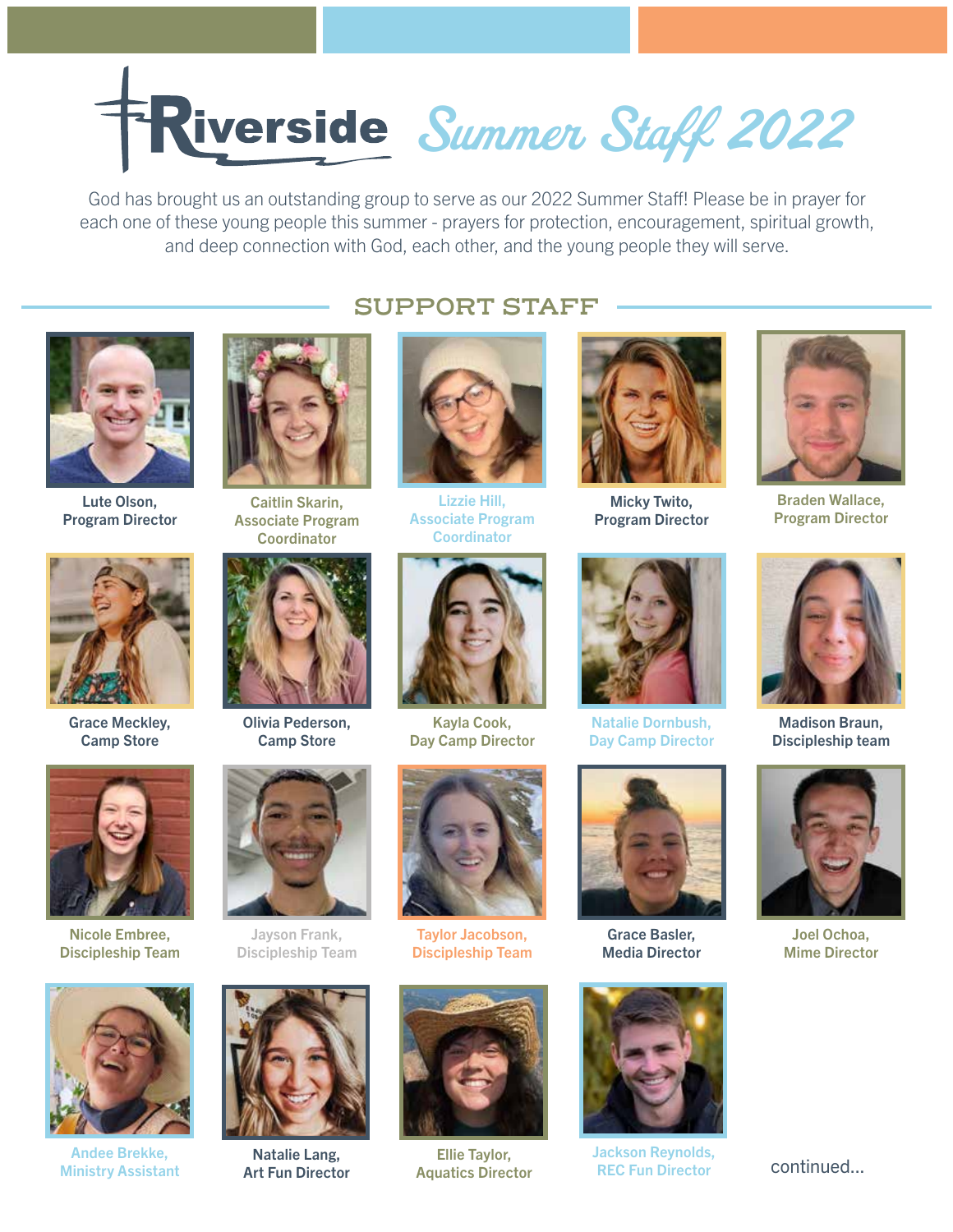



Maintenance

Noah Oliver, **Maintenance** 

# **ADVENTURE CAMP**



Mikayla Klein, Adventure Director



Jackson Smith, Adventure Leader



Emma Chase, Adventure Leader



Emily Geers, Adventure Leader



Thomas Hamborg, Adventure Leader



Morgan Lee, Adventure Leader



Nick Swanson, Adventure Leader

### **CABIN LEADERS**



Evan Berth Noah Britten





Joel Chambers



Sharon Castillo



Payton Cooper



Conner Freerks



Emmy Hein



Maddie Hennager





Bre Hilton David Jones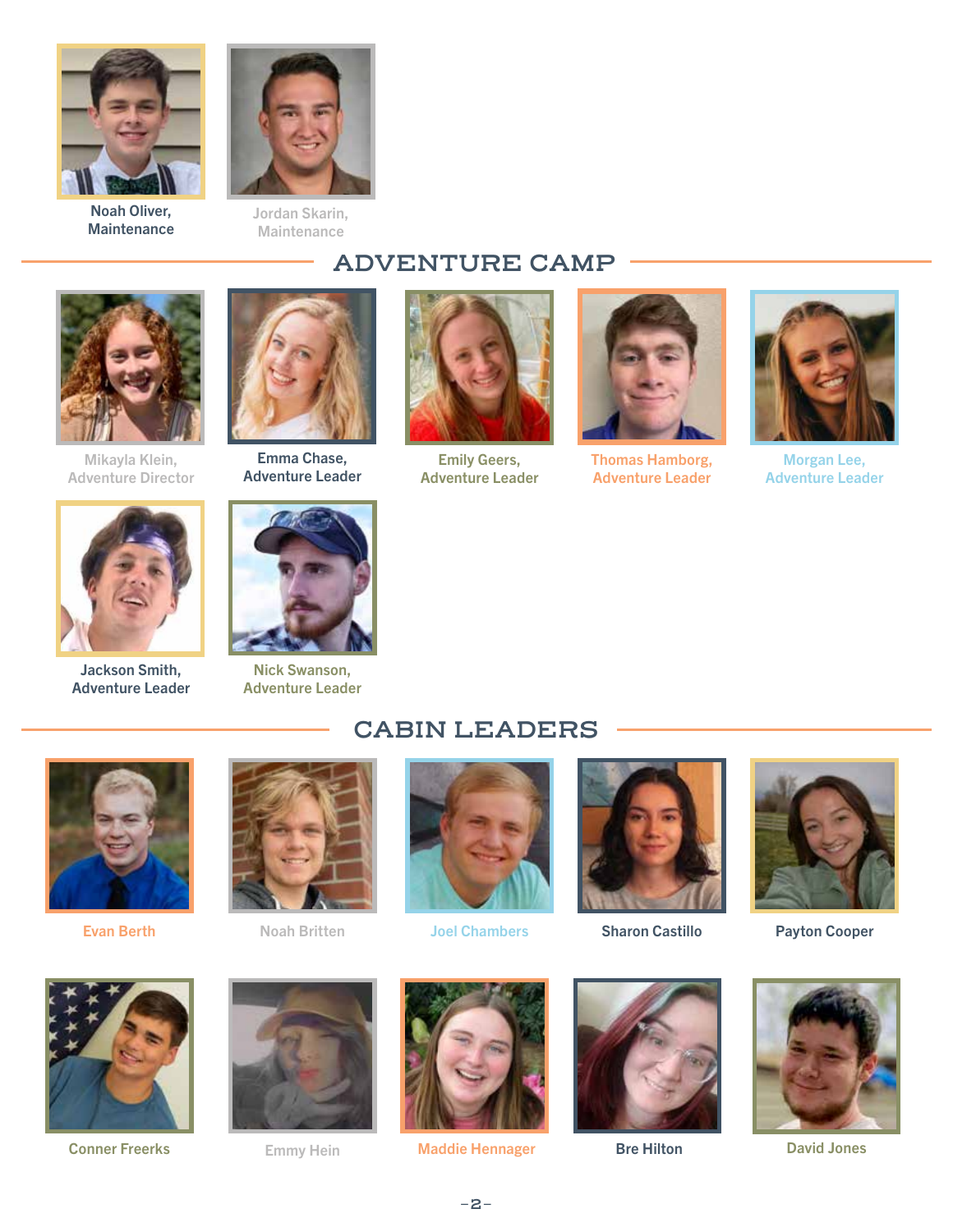## **CABIN LEADERS**



Thomas Kadera







Jenna Krogulski Josie Lies Molly Logsdon



Reegan<br>Maddy-Shoemaker



Elli Mandernach



Rory McDermott



Megan McGuigan





Evelyn Ocel **Lydia Papiboune** 



Mya Patterson





Chris Rivers Lydia Samuelson



Bella Smith



Kya Stilwell





Nova Thornton Livia Throckmorton



Kaylee Van Pelt **Leah Wagner** Pip Wong







Elizabeth Zimmerman